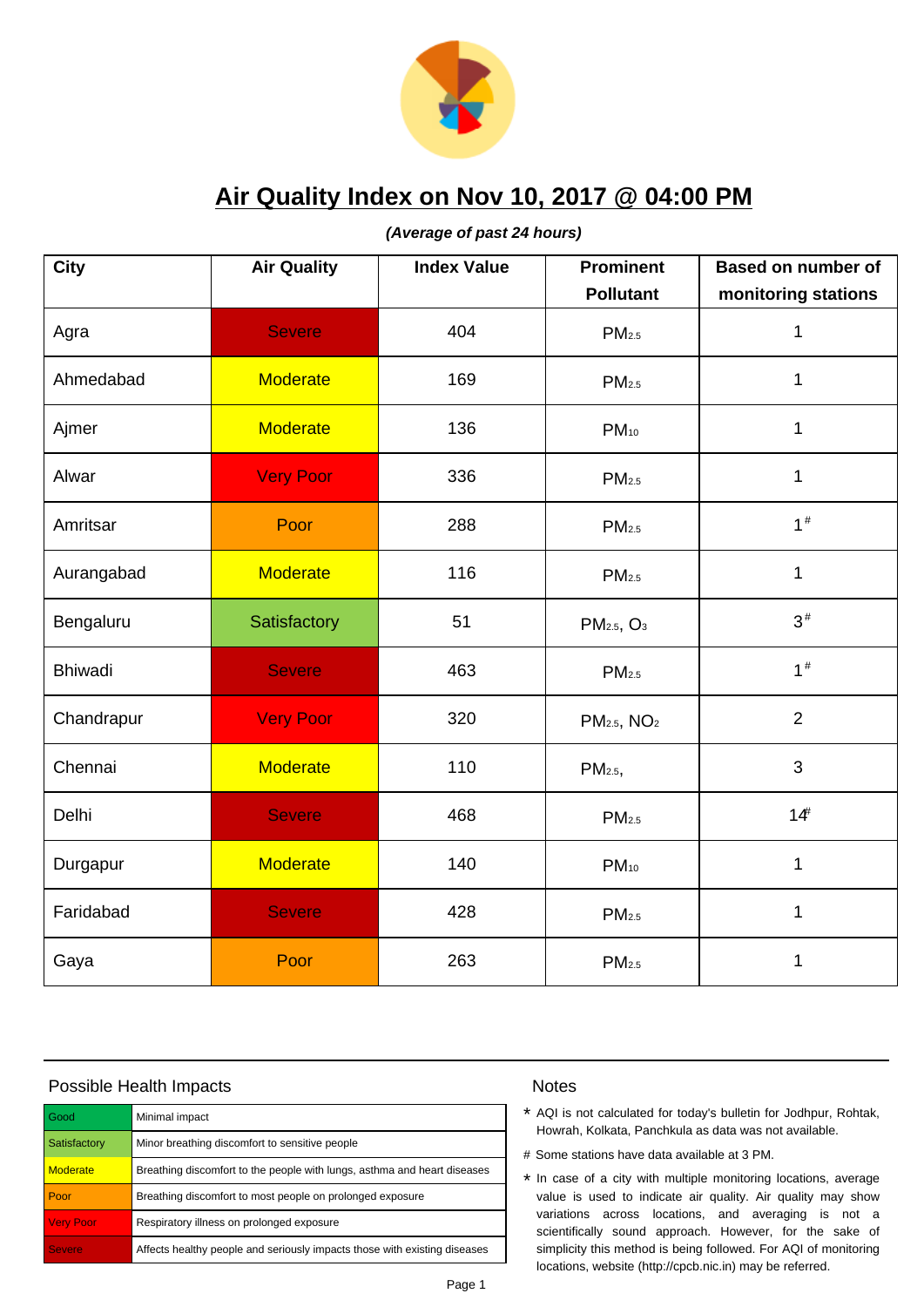

**(Average of past 24 hours)**

| <b>City</b>      | <b>Air Quality</b> | <b>Index Value</b> | <b>Prominent</b><br><b>Pollutant</b> | <b>Based on number of</b><br>monitoring stations |
|------------------|--------------------|--------------------|--------------------------------------|--------------------------------------------------|
| Ghaziabad        | <b>Severe</b>      | 485                | PM <sub>2.5</sub>                    | 1 <sup>#</sup>                                   |
| Gurgaon          | <b>Severe</b>      | 480                | PM <sub>2.5</sub>                    | 1 <sup>#</sup>                                   |
| Haldia           | Satisfactory       | 99                 | $PM_{10}$                            | 1                                                |
| Hyderabad        | Satisfactory       | 88                 | $O_3$ , $PM_{10}$                    | $6\#$                                            |
| Jaipur           | Poor               | 262                | PM <sub>2.5</sub> , O <sub>3</sub>   | 3                                                |
| Kanpur           | <b>Severe</b>      | 461                | PM <sub>2.5</sub>                    | $\mathbf{1}$                                     |
| Kota             | Poor               | 284                | PM <sub>2.5</sub>                    | 1                                                |
| Lucknow          | <b>Severe</b>      | 462                | PM <sub>2.5</sub>                    | 3                                                |
| Ludhiana         | <b>Very Poor</b>   | 335                | PM <sub>2.5</sub>                    | $\mathbf{1}$                                     |
| Mandi Gobindgarh | Poor               | 299                | PM <sub>2.5</sub>                    | $\mathbf 1$                                      |
| Moradabad        | <b>Very Poor</b>   | 382                | PM <sub>2.5</sub>                    | $\mathbf 1$                                      |
| Mumbai           | <b>Moderate</b>    | 112                | $PM_{10}$                            | $\mathbf 1$                                      |
| Muzaffarpur      | <b>Severe</b>      | 409                | PM <sub>2.5</sub>                    | 1                                                |
| Nagpur           | <b>Moderate</b>    | 138                | PM <sub>2.5</sub>                    | 1 <sup>#</sup>                                   |

### Possible Health Impacts

| l Good           | Minimal impact                                                            |
|------------------|---------------------------------------------------------------------------|
| Satisfactory     | Minor breathing discomfort to sensitive people                            |
| <b>Moderate</b>  | Breathing discomfort to the people with lungs, asthma and heart diseases  |
| Poor             | Breathing discomfort to most people on prolonged exposure                 |
| <b>Very Poor</b> | Respiratory illness on prolonged exposure                                 |
| <b>Severe</b>    | Affects healthy people and seriously impacts those with existing diseases |

- \* AQI is not calculated for today's bulletin for Jodhpur, Rohtak, Howrah, Kolkata, Panchkula as data was not available.
- # Some stations have data available at 3 PM.
- \* In case of a city with multiple monitoring locations, average value is used to indicate air quality. Air quality may show variations across locations, and averaging is not a scientifically sound approach. However, for the sake of simplicity this method is being followed. For AQI of monitoring locations, website (http://cpcb.nic.in) may be referred.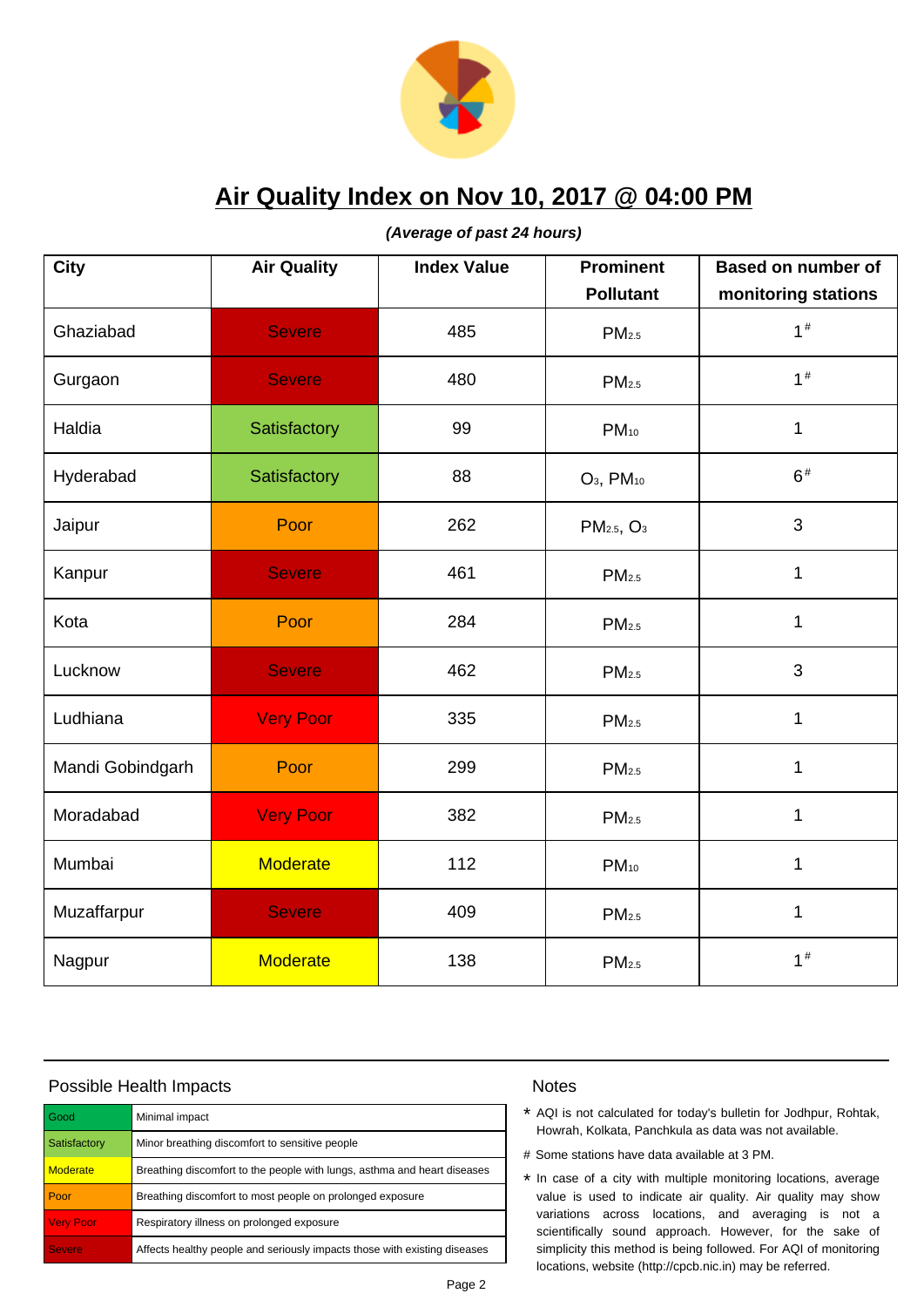

**(Average of past 24 hours)**

| <b>City</b>        | <b>Air Quality</b> | <b>Index Value</b> | <b>Prominent</b><br><b>Pollutant</b> | <b>Based on number of</b><br>monitoring stations |
|--------------------|--------------------|--------------------|--------------------------------------|--------------------------------------------------|
| <b>Nashik</b>      | Poor               | 211                | O <sub>3</sub>                       | 1                                                |
| Navi Mumbai        | Satisfactory       | 97                 | CO                                   | $\mathbf{1}$                                     |
| <b>NOIDA</b>       | <b>Severe</b>      | 470                | PM <sub>2.5</sub>                    | $\overline{2}$                                   |
| Pali               | <b>Moderate</b>    | 151                | PM <sub>2.5</sub>                    | $1\#$                                            |
| Patna              | <b>Severe</b>      | 428                | PM <sub>2.5</sub>                    | 1                                                |
| Pune               | Satisfactory       | 93                 | CO                                   | 1                                                |
| Rajamahendravaram  | <b>Moderate</b>    | 108                | O <sub>3</sub>                       | 1                                                |
| Solapur            | <b>Moderate</b>    | 121                | $PM_{10}$                            | 1                                                |
| Thane              | <b>Moderate</b>    | 119                | $PM_{10}$                            | $\mathbf 1$                                      |
| Thiruvananthapuram | Satisfactory       | 73                 | CO                                   | $\mathbf 1$                                      |
| Tirupati           | Satisfactory       | 93                 | NO <sub>2</sub>                      | $\mathbf{1}$                                     |
| Udaipur            | <b>Moderate</b>    | 199                | PM <sub>2.5</sub>                    | 1                                                |
| Varanasi           | <b>Severe</b>      | 491                | PM <sub>2.5</sub>                    | $1\#$                                            |
| Vijayawada         | Satisfactory       | 95                 | PM <sub>10</sub>                     | 1 <sup>#</sup>                                   |

# Possible Health Impacts

| l Good           | Minimal impact                                                            |
|------------------|---------------------------------------------------------------------------|
| Satisfactory     | Minor breathing discomfort to sensitive people                            |
| <b>Moderate</b>  | Breathing discomfort to the people with lungs, asthma and heart diseases  |
| Poor             | Breathing discomfort to most people on prolonged exposure                 |
| <b>Very Poor</b> | Respiratory illness on prolonged exposure                                 |
| <b>Severe</b>    | Affects healthy people and seriously impacts those with existing diseases |

- \* AQI is not calculated for today's bulletin for Jodhpur, Rohtak, Howrah, Kolkata, Panchkula as data was not available.
- # Some stations have data available at 3 PM.
- \* In case of a city with multiple monitoring locations, average value is used to indicate air quality. Air quality may show variations across locations, and averaging is not a scientifically sound approach. However, for the sake of simplicity this method is being followed. For AQI of monitoring locations, website (http://cpcb.nic.in) may be referred.